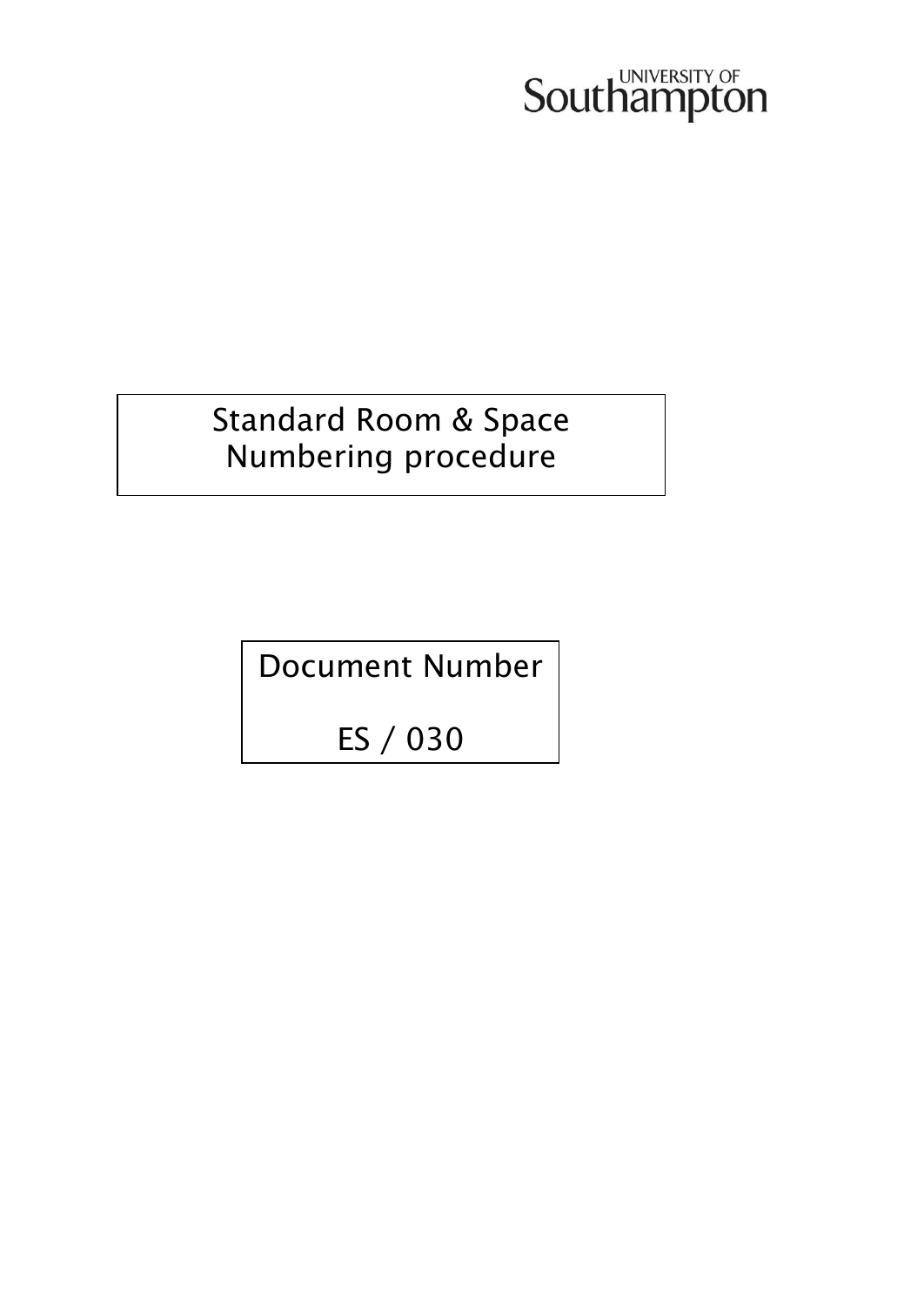## Revision Index.

|            |   | Revised by | <b>Revision Made</b>                                 |
|------------|---|------------|------------------------------------------------------|
| 01/03/2012 | А |            | <b>Issued</b>                                        |
| 08/04/2013 | B | C Hurle    | Addition of Flat numbering<br>system for Halls       |
| 14/12/15   |   | C Hurle    | Additional numbering for<br>self-contained WC spaces |
|            |   |            |                                                      |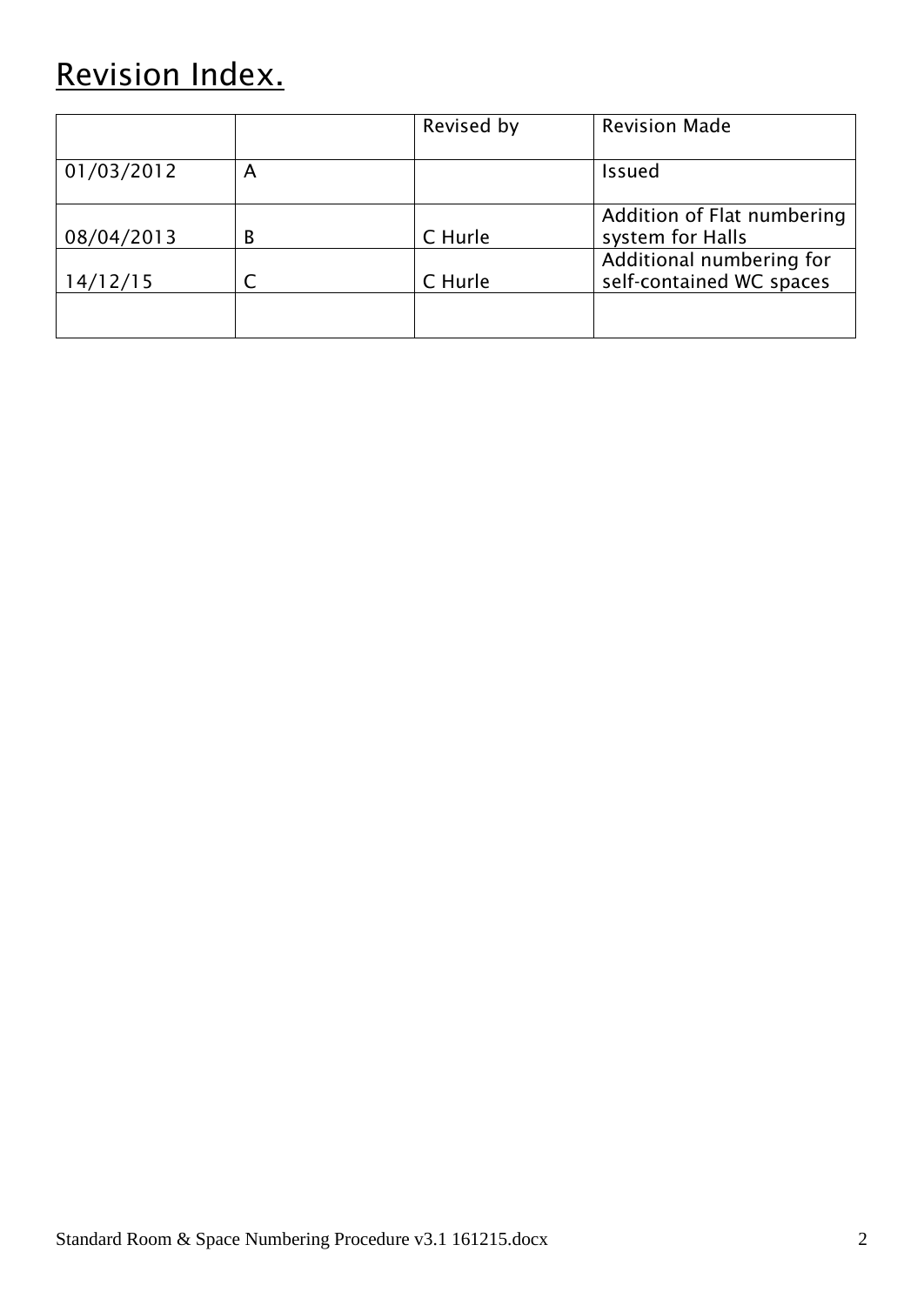# **Southampton**

Document Title

### **Standard Room & Space Numbering Procedure**

| Reference            | ES - 030                                          |
|----------------------|---------------------------------------------------|
| Number               |                                                   |
| Version              |                                                   |
| <b>Date</b>          | 16/12/2015                                        |
| <b>Process Owner</b> | C Hurle                                           |
| Job Title            | Estate Planning Administrator                     |
| <b>Status</b>        | Approved                                          |
| Summary              | This document provides the standard procedure for |
|                      | numbering the University Rooms and Spaces.        |

| <b>Approval List</b> |                   |                 |          |
|----------------------|-------------------|-----------------|----------|
| <b>Name</b>          | <b>Job Title</b>  |                 | Date     |
| <b>Rachel Bell</b>   | <b>Residences</b> |                 | 27/07/12 |
|                      | <b>Manager</b>    |                 |          |
| <b>Claire Hurle</b>  |                   | Estate Planning | 27/07/12 |
|                      |                   | Administrator   |          |
| <b>Paul Seabrook</b> |                   | Estate Planning | 27/07/12 |
|                      | <b>Manager</b>    |                 |          |
| Amanda Caspari       |                   | Deputy Director | 31/07/12 |
|                      | <b>Estates</b>    | and             |          |
|                      | <b>Facilities</b> |                 |          |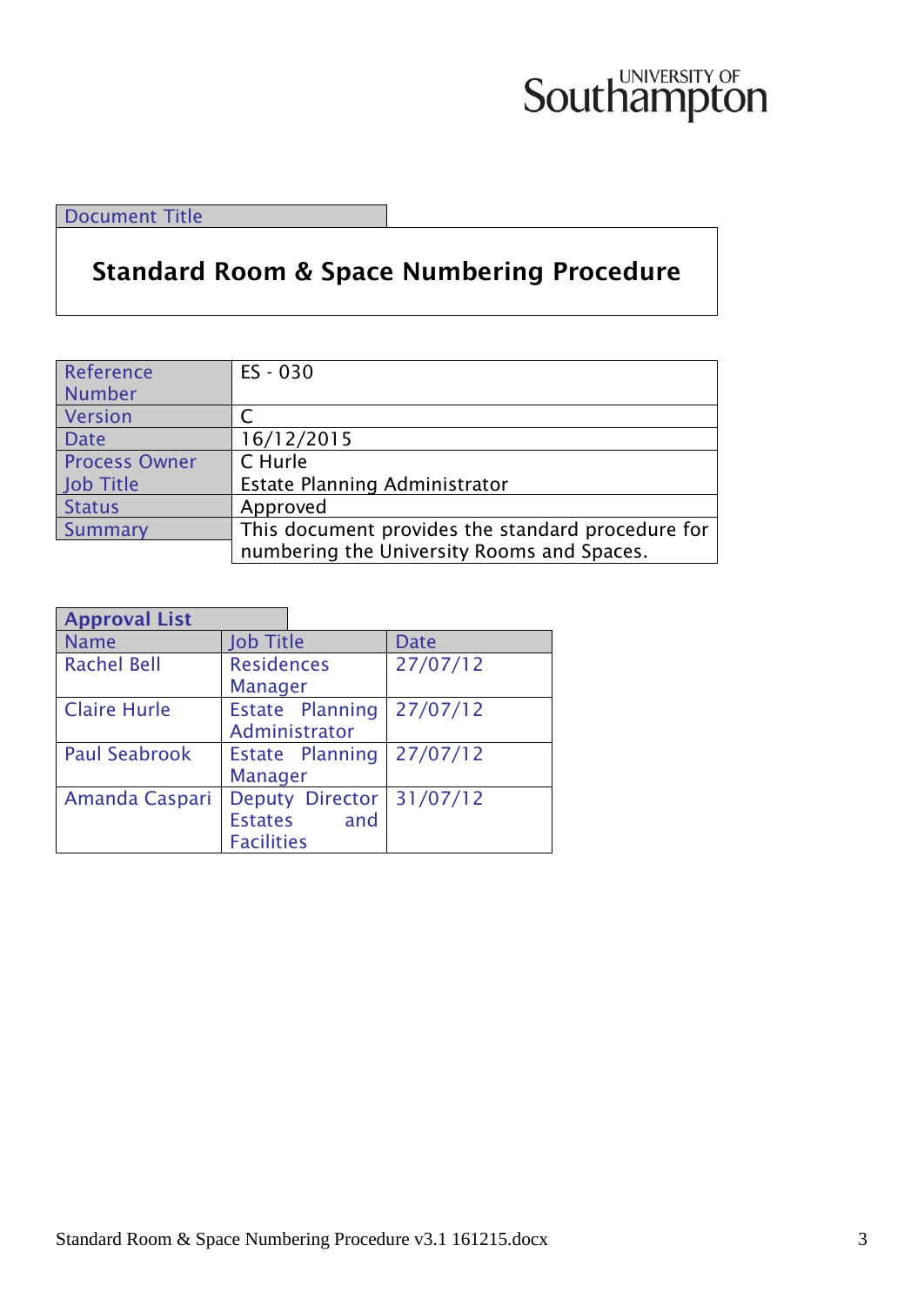#### **CONTENTS**

| 2.0 ROOM AND SPACE NUMBERING IN NON RESIDENTIAL BUILDINGS  5                                 |  |
|----------------------------------------------------------------------------------------------|--|
| $\Box$                                                                                       |  |
| ii. Room numbering of Corridor Layout (either Bedrooms or Studio Flats) within Halls<br>iii. |  |
|                                                                                              |  |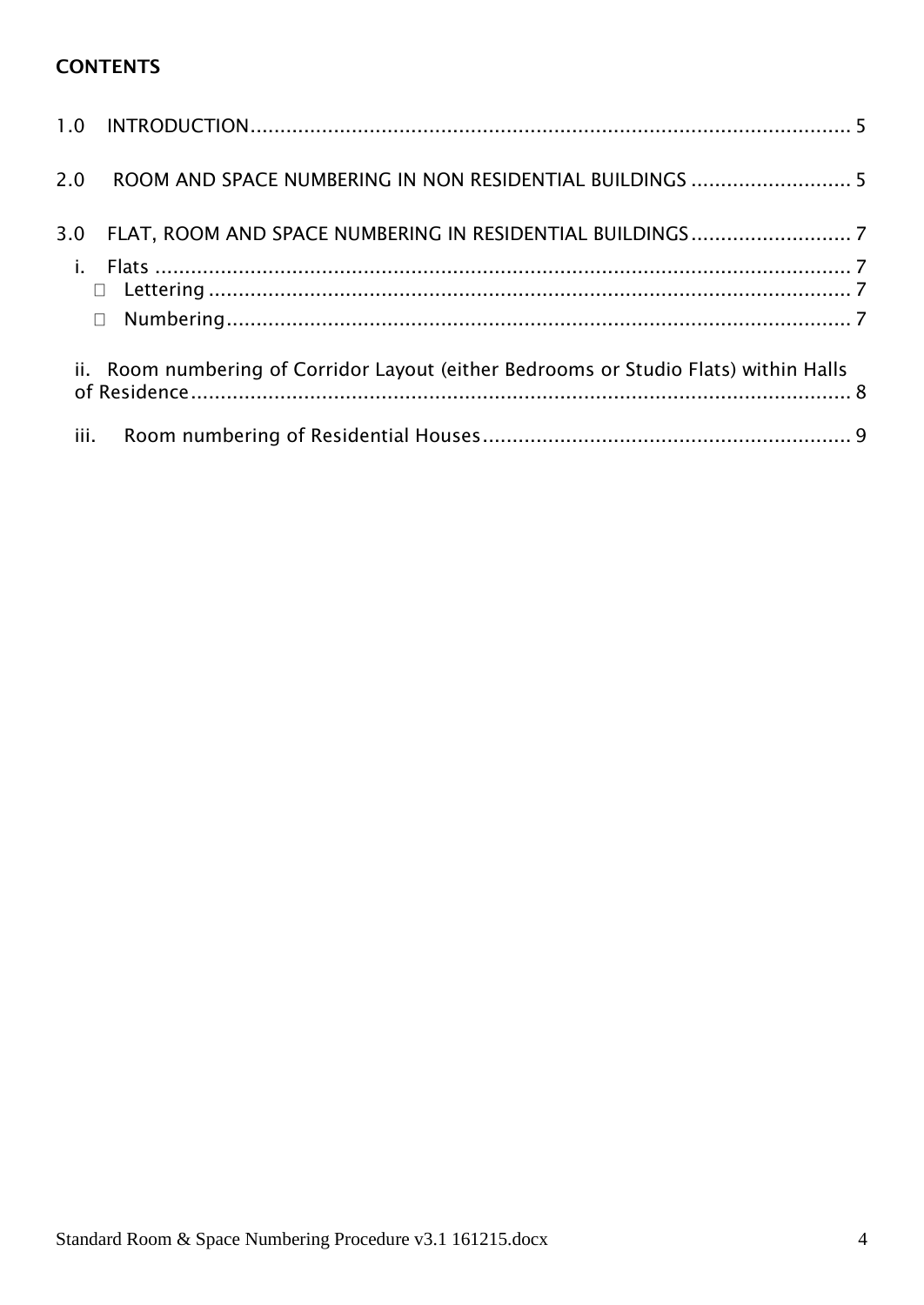#### <span id="page-4-0"></span>**1.0 INTRODUCTION**

This document provides the standard procedure for the numbering of rooms and spaces in University buildings.

Any numbering of a new building or space must be approved by the Estate Planning Team and carried out in accordance with these guidelines. In all cases any space number (in each building) must be unique.

Any new numbers and/or re-numbering of existing buildings if there have been changes to rooms or layouts on single floors, must first be approved by the Estate Planning Team.

#### <span id="page-4-1"></span>**2.0 ROOM AND SPACE NUMBERING IN NON RESIDENTIAL BUILDINGS**

- 1. Standard University numbers comprise of 4 digits where possible. The first digit represents the floor level. At NOCS, the floor level is the third digit.
- 2. Only odd numbers are used (3001, 3003, 3005 etc.). Even numbers are used only for future space additions/ sub-divisions.
- 3. Floor levels are to be numbered Level 1, Level 2, Level 3 etc. No reference should be made to Ground Floor, First floor, Second floor etc. Floor levels will be shown as x in examples throughout this document. The lowest occupied level is always Level 1.
- 4. Where the space is not a room, for example lobbies, the second digit of the 4 digit space number represents the following space types:

| <i>i.</i> Note that ducts are spaces that pass between floors |
|---------------------------------------------------------------|
|                                                               |
|                                                               |
|                                                               |
|                                                               |
|                                                               |
|                                                               |

These space types will be referred to as Balance Area spaces throughout this document.

- 5. Voids are not allocated a space number. They are labelled on drawings as Voids.
- 6. Spaces are numbered according to how they are accessed within a building as follows.

The process is dependent on the layout of the floor. Numbers commence in a clockwise direction from the point of entry to the floor level.

- a. Numbering on a standard floor with straight corridors should run up a corridor and back down the other side.
- b. Numbering may zigzag along a corridor when the circulation is a continuous route (such as a hollow square building), so that each corridor is numbered sequentially.

The same method should be used when numbering spaces that are accessed through other spaces (sub-divided rooms etc.).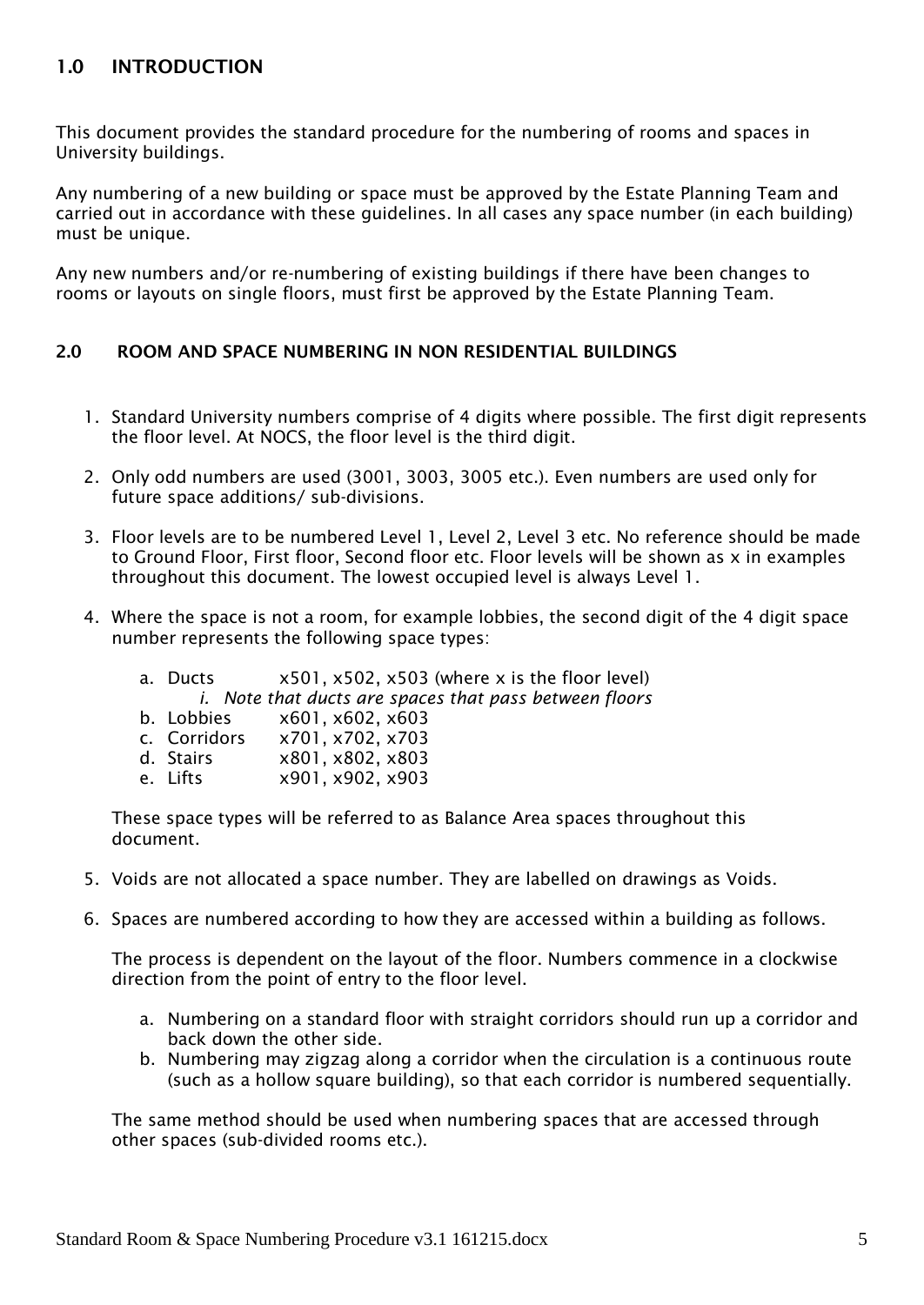a. WC partitioned cubicles within a designated WC space are NOT to be given a separate space number as they are not self-contained and the walls are not solid or full height.



In this example, the whole space is given one space number of 2035.

b. Where WC's are self-contained with solid full-height walls (and with own washbasin, hand dryer etc) and are accessed from a corridor or lobby space, they should be separately identified within the main space with a letter suffix per self-contained cubicle



In this example, main space is 1001 and cubicles are 1001A, 1001B etc.

7.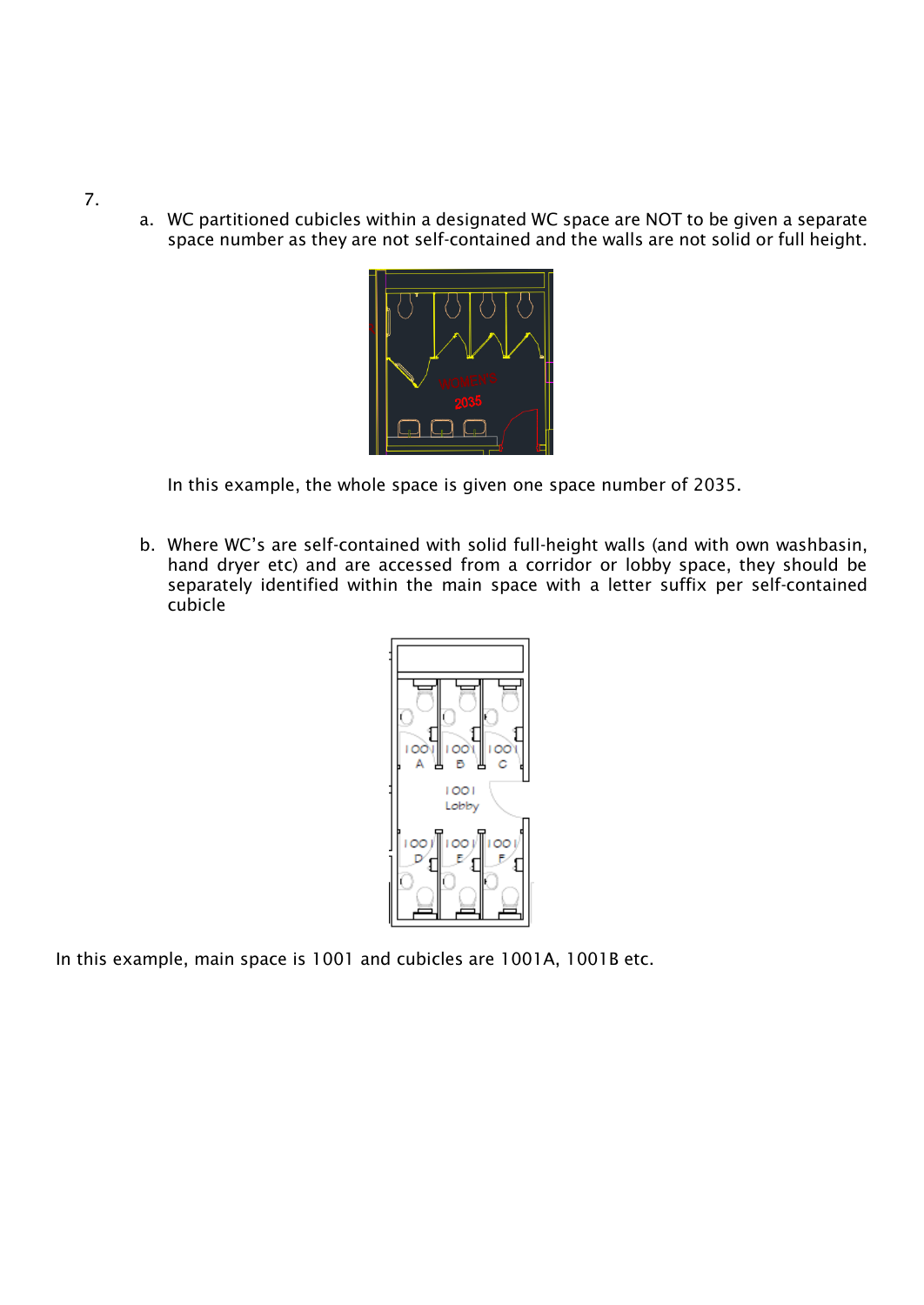#### <span id="page-6-0"></span>**3.0 FLAT, ROOM AND SPACE NUMBERING IN RESIDENTIAL BUILDINGS**

Any new residential buildings should be numbered in accordance with the University procedure below:

Residential room numbering uses sequential numbering (both odd and even numbers) unlike Non Residential building numbering, shown above.

#### <span id="page-6-2"></span><span id="page-6-1"></span>**i. Flats**

- **Lettering**
- a) Flats, should be assigned letters (alpha references) based on a stacking principle by letter suffix, wherever possible. For example, Flat A Level 2 should be directly above Flat A Level 1.
- b) Flats should be lettered in a sequential pattern from the point of entry. If the building has a regular pattern across all floors then the lettering can be stacked to allow easy recognition of the layout on each floor. If the Flat layouts between floors are different then Flat A should be made to stack if possible.



<span id="page-6-3"></span>N.B Studio Flats do not require Flat letters (for numbering please see iii).

#### **Numbering**

- a) Balance area space numbering should be applied across the whole floor using the same system as for Non Residential (see above)
- b) Rooms within flats are numbered, alpha numerically and sequentially starting with bedrooms and clockwise from the point of entry. The format being Level, Room No, Flat **Letter** 
	- i. The first bedroom in Flat A on Level x would be x001A. For example the first bedroom on Level 1 in Flat A would be 1001A.
- c) The remaining rooms within Flats (e.g. kitchens, store cupboards, cleaners' cupboards, bathrooms) are then numbered after the bedrooms using the same room number system above.
- d) Any other rooms on a Level not within Flats and not covered by (a) should be numbered using the same system as for Non Residential (see above) with no alphabetical suffix.

N.B Ensuites and kitchenettes are not given separate space numbers as these are not distinct spaces.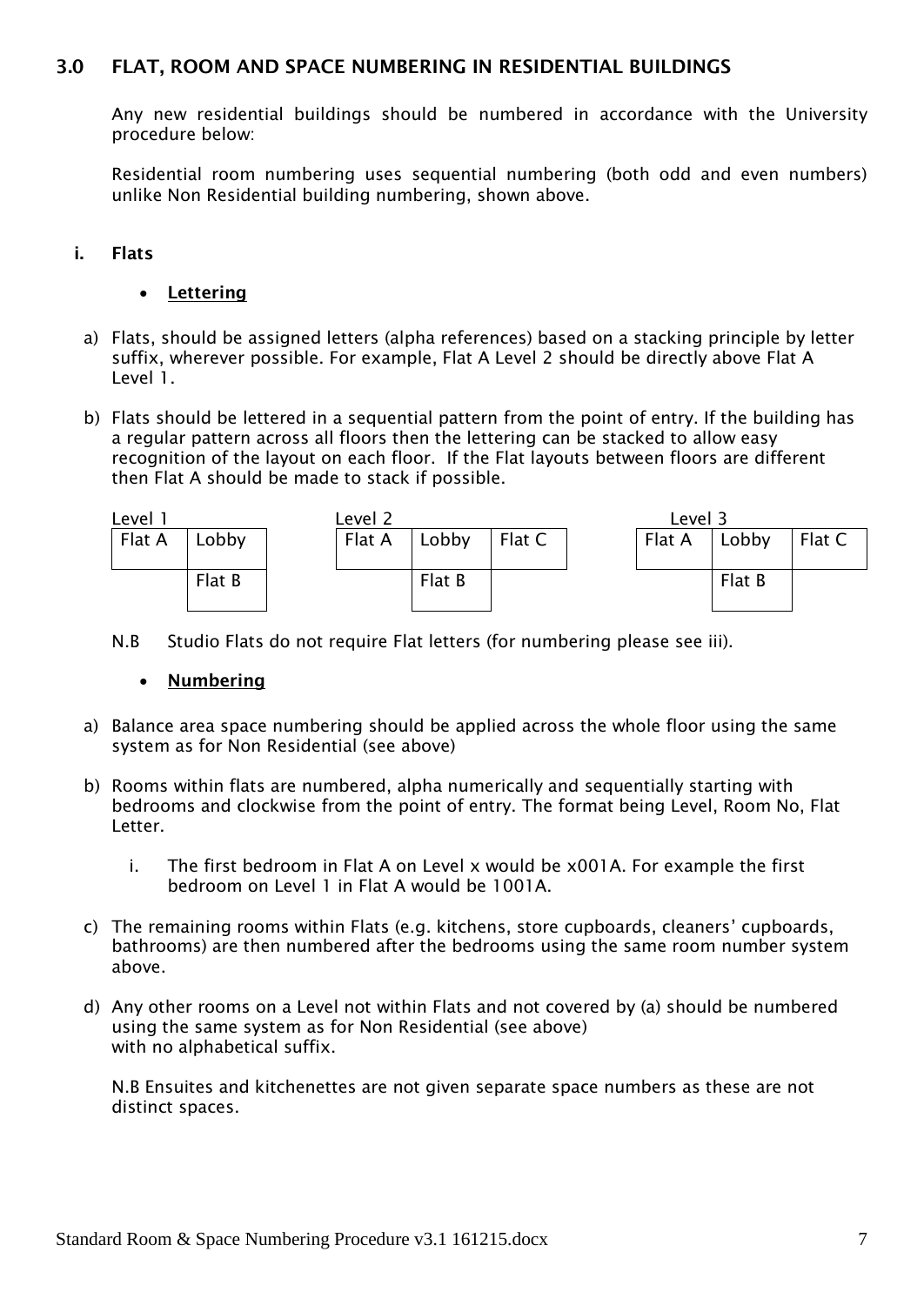#### Example flat layout



**Flat A – 6 Bed**

- <span id="page-7-0"></span>**ii. Room numbering of Corridor Layout (either Bedrooms or Studio Flats) within Halls of Residence** 
	- a) Balance area space numbering should be applied across the whole floor using the same system as for Non Residential (see above)
	- b) Rooms are numbered sequentially, starting with bedrooms and clockwise from the point of entry.
		- i. The first bedroom /Studio flat on level x would be x001. For example the first bedroom on level 1 would be 1001.
	- c) The remaining rooms (e.g. Shared kitchens, store cupboards, cleaners cupboards, shared bathrooms) are then numbered after the bedrooms using the same room number system above.